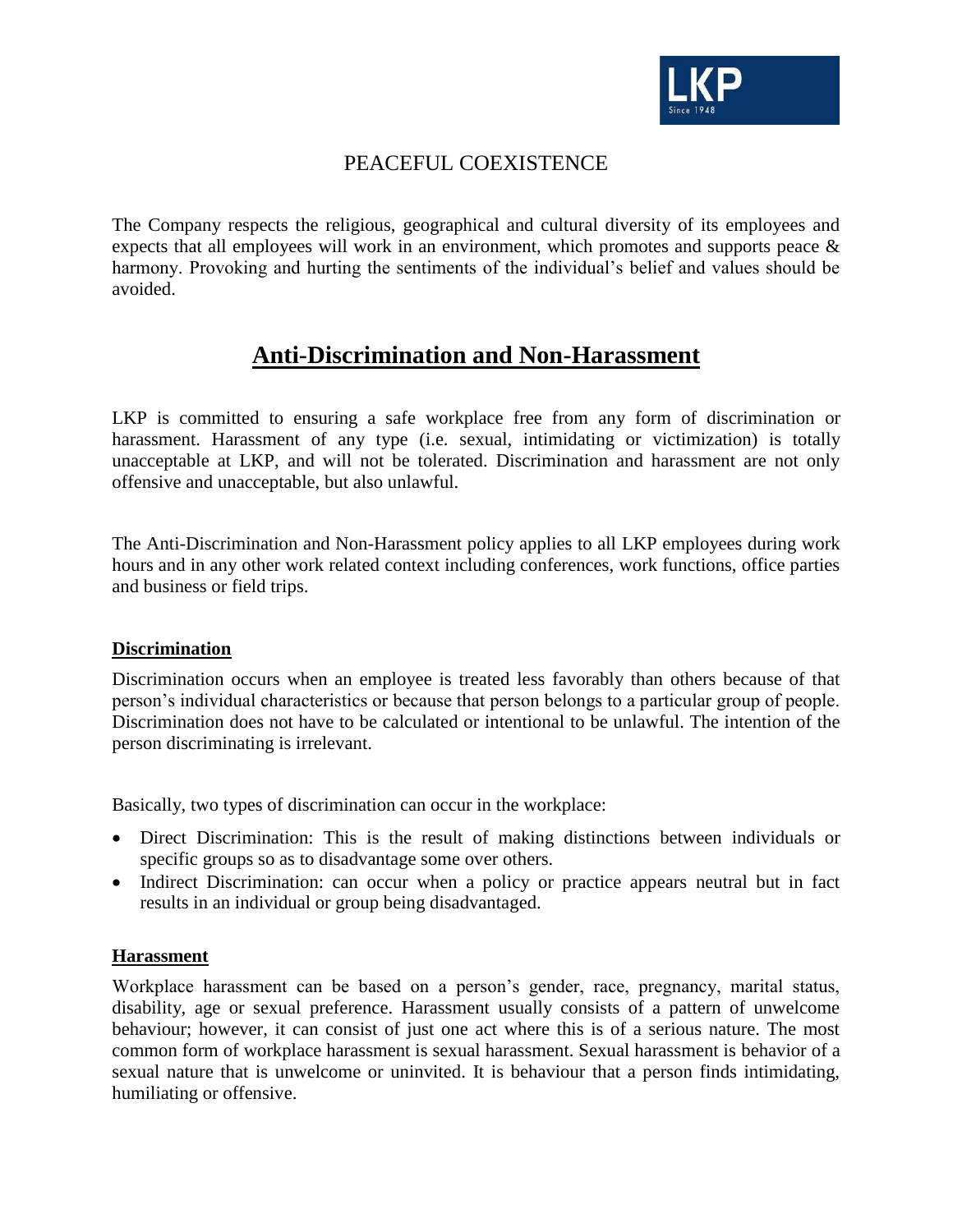

Examples of sexual harassment include:

- Unwelcome physical conduct such as deliberately brushing up against a person,
- Indecent jokes or comments,
- Sex based insults, taunts, teasing or obscene gestures,
- Display of sexually graphic material including posters, cartoons or the like,
- Persistent requests for dates, when it has been made clear that these requests are unwelcome,
- Offensive leering, staring or gesturing,
- Unwelcome questioning into a person's private life.

Interaction that is consensual, welcome or reciprocated is not sexual harassment.

#### **Responsibility**

LKP is committed to maintaining a work environment which is free from discrimination and harassment and where all employees are treated with dignity, courtesy and respect. LKP regards discrimination and harassment as serious issues and aims to treat any complaints in a sensitive, fair and confidential manner.

Failure to implement and support the LKP Anti-Discrimination and Non-Harassment policy may result in discrimination or harassment. Both discrimination and harassment in employment is unlawful and can result in legal action and penalties against the company and against individual employees.

## **Regional Heads**

Regional Heads are responsible for ensuring that the policy is implemented and adhered to on a day to day basis. As a matter of course, Branch Heads/ Zonal & Functional Heads must:

- Ensure that proper standards of conduct are maintained at all times, that harassment is actively discouraged, and that employees are aware of LKP 's policy,
- Ensure that their own behavior, and that of their staff, does not create or condone circumstances which may lead to discrimination or harassment,
- Ensure that staff have access to information regarding the channels for advice,
- Ensure confidentiality,
- Promptly refer any complaints to human resources.

## **Employees**

It is the responsibility of all employees to contribute to a working environment free of discrimination and harassment and to avoid practices, attitudes and behavior that may be considered discriminatory.

Should an employee encounter behaviour they consider unacceptable and which they believe constitutes discrimination or harassment, they should: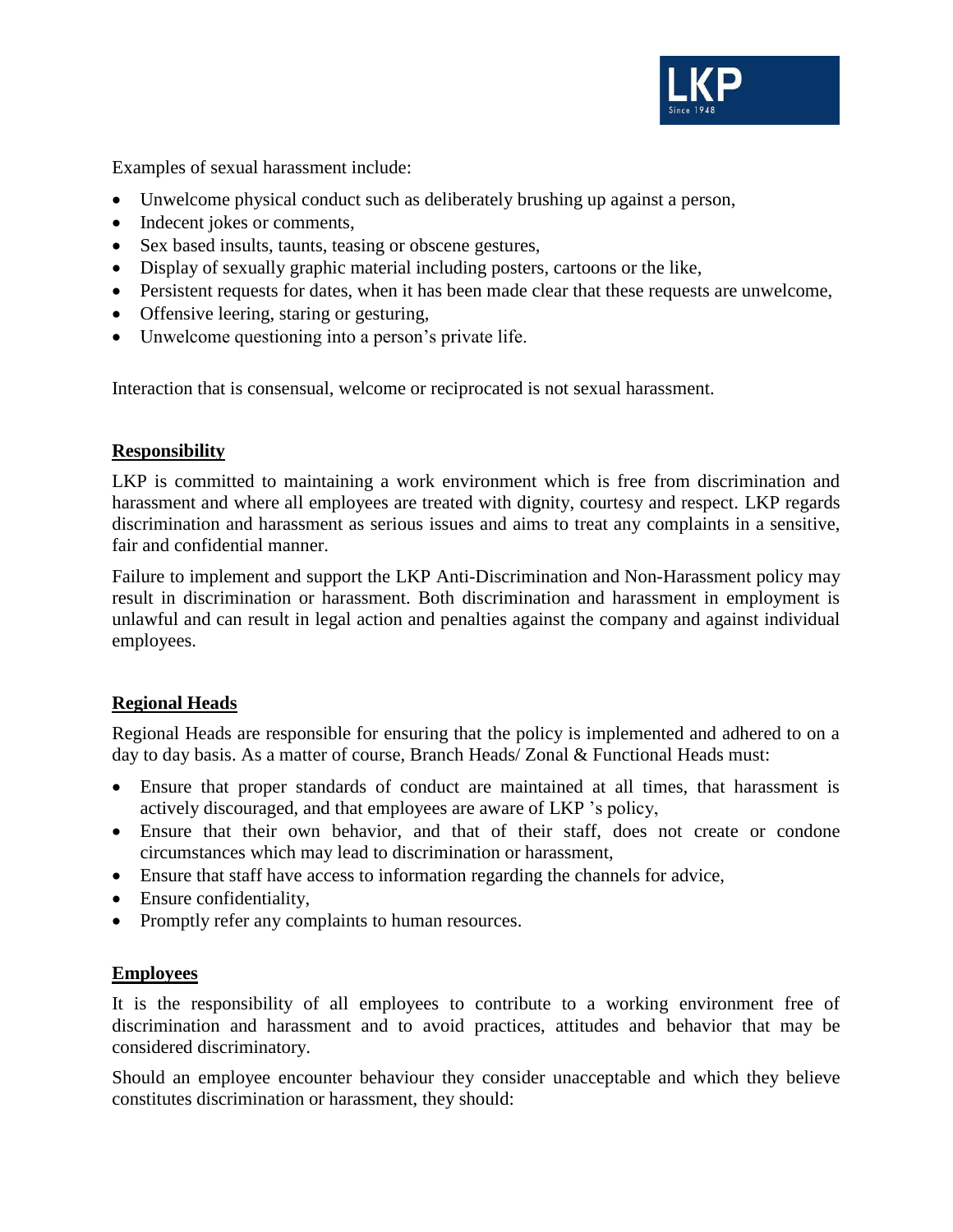

- Make it clear that the behavior is unacceptable, and
- Where the behavior continues, report it to their Reporting Manager/ Zonal Head/ HOD or Human Resources.

If an employee witnesses an incident of harassment, they should assist the employee by ensuring he/she is aware of his/her rights and the proper procedure for making a complaint. In situations where the alleged harassment involves physical contact, the complainant has the right to contact the appropriate authority.

#### **Human Resources**

Human Resources will ensure that:

- The Anti-Discrimination and Non-Harassment policy is understood and that Branch Managers / HOD's and staff are educated in responsibilities under the policy,
- Information in relation to training about harassment is available,
- The policy is monitored to ensure compliance,
- Complaints are attended to promptly and with the strictest confidentiality,
- Complaints are investigated impartially and treated seriously and sensitively.

## **PROCEDURE**

## **Responding to Unwelcome Behavior**

If an employee is confronted with what they consider could be discrimination or harassment of any type they should:

- Remember that discrimination and harassment are not only contrary to LKP policy, they are illegal…so don't be afraid to tell someone!
- Not ignore the discrimination or harassment as this may escalate the behavior,
- Make it very clear that the behavior is both offensive and unacceptable,
- Make a complaint to their Reporting Manager/ Zonal Head/ HOD or Human Resources who will take action to rectify the situation,
- Be honest and open with the person investigating the complaint about what happened so that appropriate action can be taken.

An employee who feels they have been subject to discrimination and/or harassment should raise their complaint in the following way:

- In the first instance, speak with the person directly concerned and state that their behaviour is not welcome and that it is to cease. At this point the complaint may be resolved. If this is the case, then no further action is required.
- If the employee is unable to do this for whatever reason, or if they have approached the person directly and the behavior continues, then they should speak to their Reporting Manager / Zonal Head / HOD or Human Resources.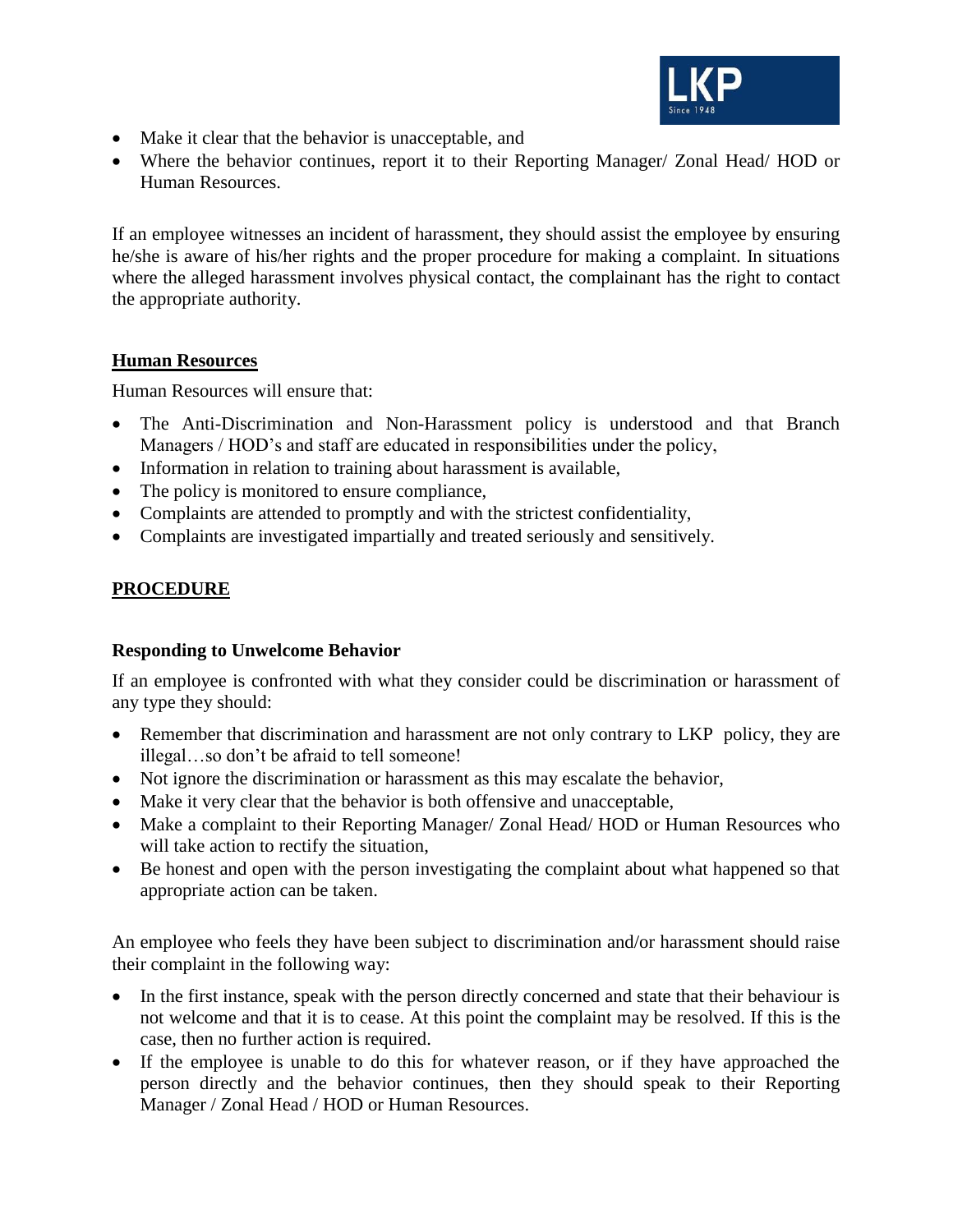

• If the employee feels uncomfortable speaking with their Reporting Manager / Zonal Head / HOD, they should approach their Human Resources Head. All Reporting Manager / Zonal Head / HOD's must refer complaints to Human Resources for resolution as soon as possible.

As a responsible employer, LKP has constituted a Complaints Committee headed by a woman and not less than half of its members are women with underlying commitments that:

- Complaint resolution should be time bound.
- Confidentiality of the complaint procedure is maintained.
- Complainants or witnesses should not be victimized or discriminated against while dealing with complaints.
- Please find the Committee Members for the same. Please feel free to contact them in case you will be having any issues regards the same.

| Sr. No         | <b>Name</b>              | Email Id                  |
|----------------|--------------------------|---------------------------|
| 1              | Rashmi Gavas             | rashmi gavas@lkpsec.com   |
| $\overline{2}$ | Dinesh Waghela           | dinesh waghela@lkpsec.com |
| 3              | Sunita Ambavkar          | sunita@lkpsec.com         |
| 4              | <b>Dhelina Menezes</b>   | dhelina@lkpsec.com        |
| 5              | <b>External Member -</b> | Yet to be decided.        |

## **Making a Complaint**

- Employees can directly make complaint to ICC team on [ICC@lkpsec.com](mailto:ICC@lkpsec.com).
- Even they can intimate to Human Resources Department will handle all complaints; however an employee can make an initial complaint to:
- Their Reporting Manager
- Their Head Of Department/ Zonal Head
- **Key People of Resp. Zones :**
	- o Zone 1 (Delhi), Zone 3 (Chennai) and Zone 4 (Bangalore ) , Zone 7 (Ahmedabad) **Mr. Ashok Agarwal** - [ashok\\_agarwal@lkpsec.com](mailto:ashok_agarwal@lkpsec.com)

(Resp.Key person will further communicate to IC committee members)

If a Reporting Manager / Regional Heads/ Functional Heads or employee receives a complaint, it must be referred to the Human Resources Department.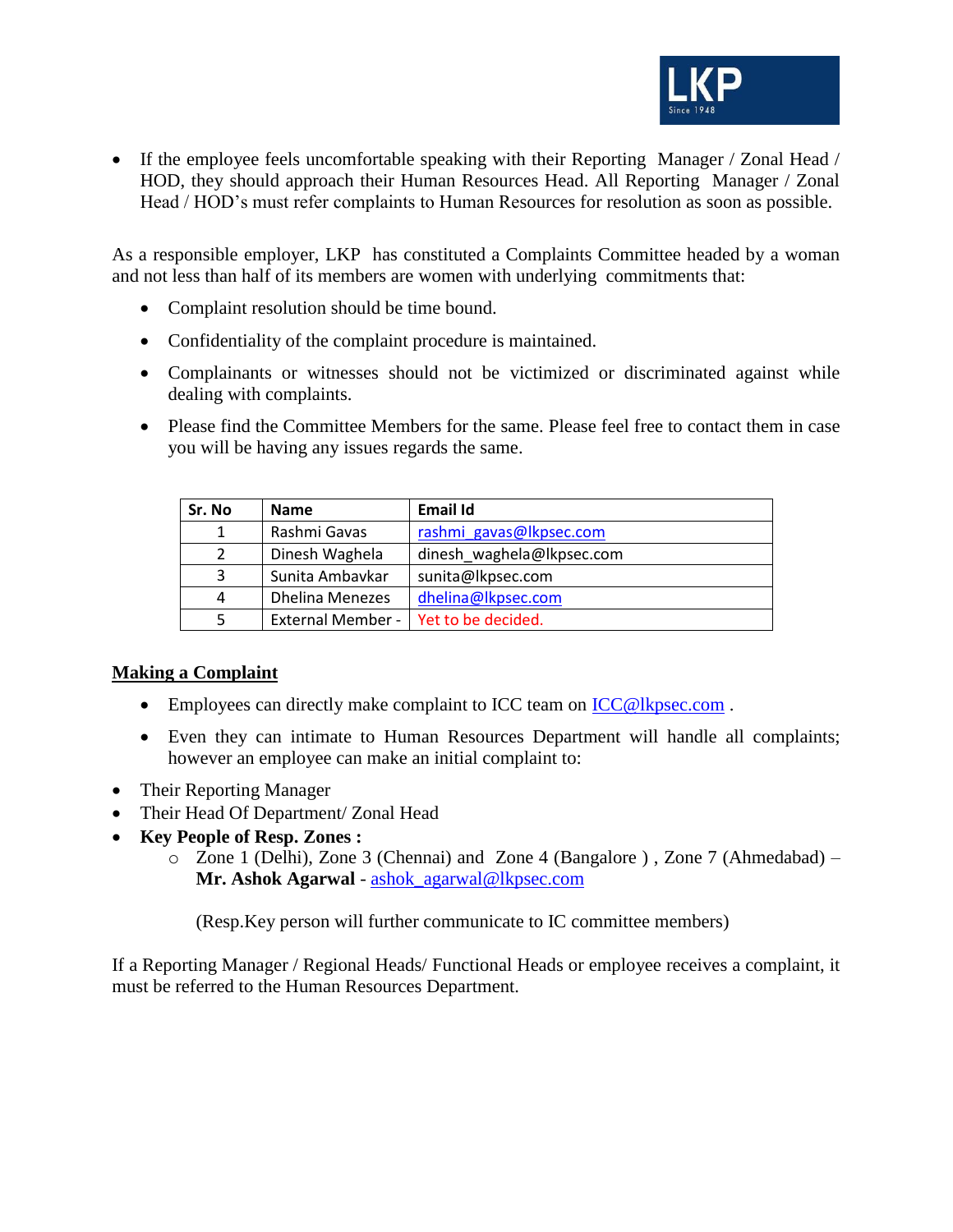

## **Complaint Handling**

Human Resources will immediately take the following steps in handling the complaint:

- Take prompt action and ensure the strictest confidentiality.
- Interview the complainant and clarify the nature of the complaint, by either taking a statement from the complainant or requesting that the complaint is put in writing.
- Notify the complainant of alternatives available in resolving the complaint. This must include advice that the complainant has the right to lodge the complaint with the appropriate authority.
- Explain to the complainant the conciliation process and possible outcomes.
- Proceed with the complaint only if requested to do so by the complainant.
- Meet with the alleged harasser.
- Fully inform the alleged harasser of the complaint, the name of the complainant and the complaint procedures.
- Give the alleged harasser opportunity to respond to the allegations.
- Inform the complainant of the discussion and outcomes of the meeting between human resources and the alleged harasser. Any proposal for resolution will be discussed.
- Keep written records to a minimum to establish the facts and keep all documents secure in human resources. Information pertaining to the allegation will only be accessible to human resources personnel. If disciplinary action is required for any party, notations to the effect will be located in the individual's personnel file.
- Provide both the complainant and the alleged harasser with the opportunity to have an independent person of their choice present at any interviews with human resources.

The process including actions, interviews and documentation is confidential; however it may be necessary to report a complaint to a member of senior management.

Complaints that are made falsely to cause an individual embarrassment or in retaliation, will be treated seriously and may result in disciplinary action.

## **OUTCOMES**

#### **Complaint Resolved**

The complaint may or may not have been substantiated (e.g. by witnesses or admission), however the complainant is satisfied by the outcome, and that the behaviour which was the reason for the complaint, has ceased. Follow up should occur with the complainant in 3 to 4 weeks' time to ensure no recurrence. In this case, the complaint will not be recorded on either party's personnel file.

#### **Complaint Substantiated**

If a complaint is substantiated, Human Resources may take one or a combination of the following actions, depending on the severity of the situation: